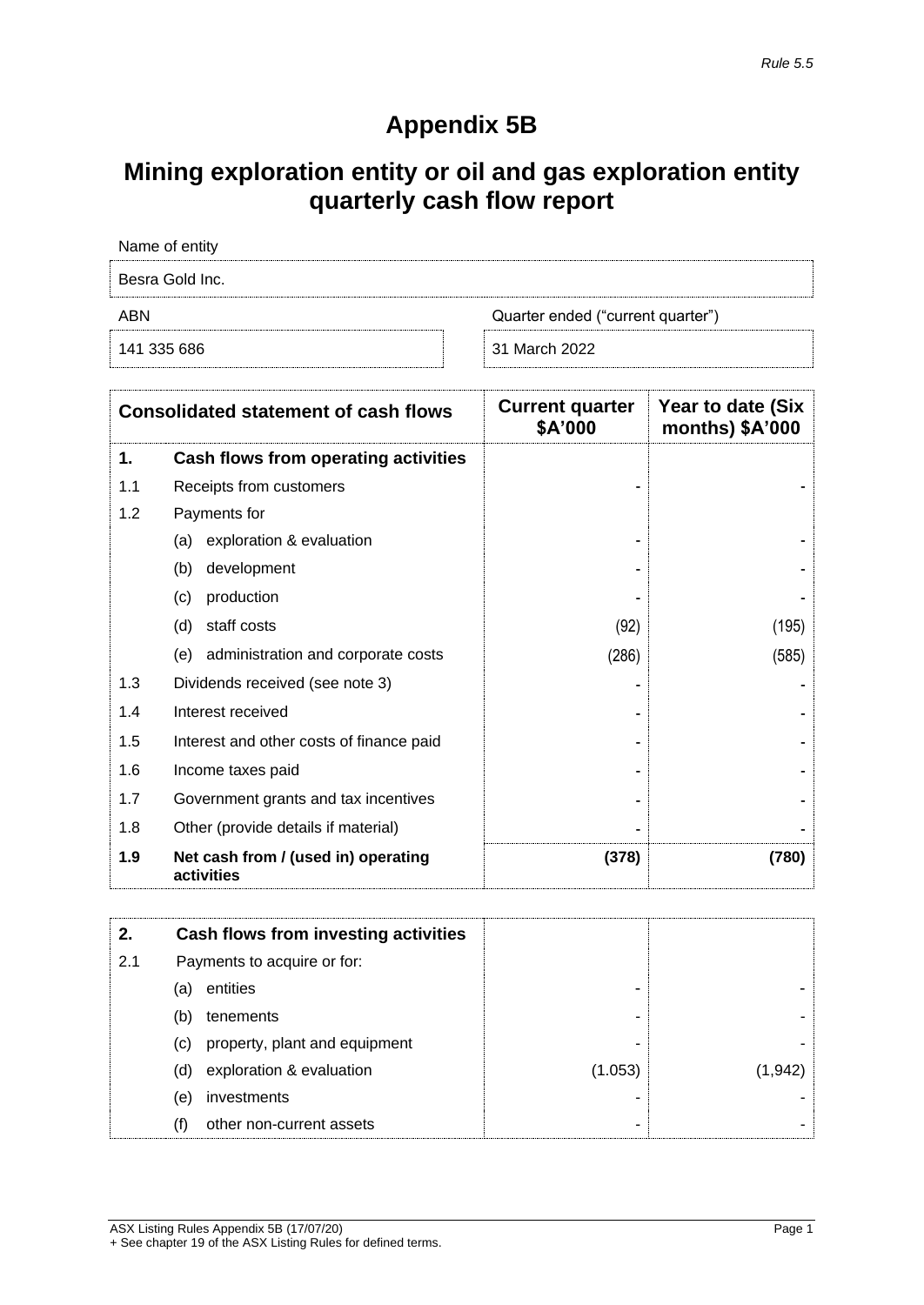| <b>Consolidated statement of cash flows</b>        |                                                   | <b>Current quarter</b><br>\$A'000 | Year to date (Six<br>months) \$A'000 |
|----------------------------------------------------|---------------------------------------------------|-----------------------------------|--------------------------------------|
| $2.2\phantom{0}$<br>Proceeds from the disposal of: |                                                   |                                   |                                      |
|                                                    | entities<br>(a)                                   |                                   |                                      |
|                                                    | (b)<br>tenements                                  |                                   |                                      |
|                                                    | property, plant and equipment<br>(C)              |                                   |                                      |
|                                                    | (d)<br>investments                                |                                   |                                      |
|                                                    | other non-current assets<br>(e)                   |                                   |                                      |
| 2.3                                                | Cash flows from loans to other entities           |                                   |                                      |
| 2.4                                                | Dividends received (see note 3)                   |                                   |                                      |
| 2.5<br>Other (provide details if material)         |                                                   |                                   |                                      |
| 2.6                                                | Net cash from / (used in) investing<br>activities | (1,053)                           | (1,942)                              |

| 3.   | <b>Cash flows from financing activities</b>                                                                   |               |                   |
|------|---------------------------------------------------------------------------------------------------------------|---------------|-------------------|
| 3.1  | Proceeds from issues of equity securities<br>(excluding convertible debt securities)                          |               | 10,043            |
| 3.2  | Proceeds from issue of convertible debt<br>securities                                                         |               |                   |
| 3.3  | Proceeds from exercise of options                                                                             |               |                   |
| 3.4  | Transaction costs related to issues of equity<br>securities or convertible debt securities                    | (55)          | (1.737            |
| 3.5  | Proceeds from borrowings                                                                                      |               | 421               |
| 3.6  | Repayment of borrowings                                                                                       |               | (688)             |
| 3.7  | Transaction costs related to loans and<br>borrowings                                                          | (12)          | (72)              |
| 3.8  | Dividends paid                                                                                                |               |                   |
| 3.9  | Other (provide details if material)<br>Indodrill and SGS agreement<br>payments<br>Loan agreement and creditor | (87)<br>(200) | (572)<br>(1, 389) |
|      | settlement payments<br>SPSA Variation costs of financing                                                      |               | (400)             |
| 3.10 | Net cash from / (used in) financing<br>activities                                                             | (354)         | 5,606             |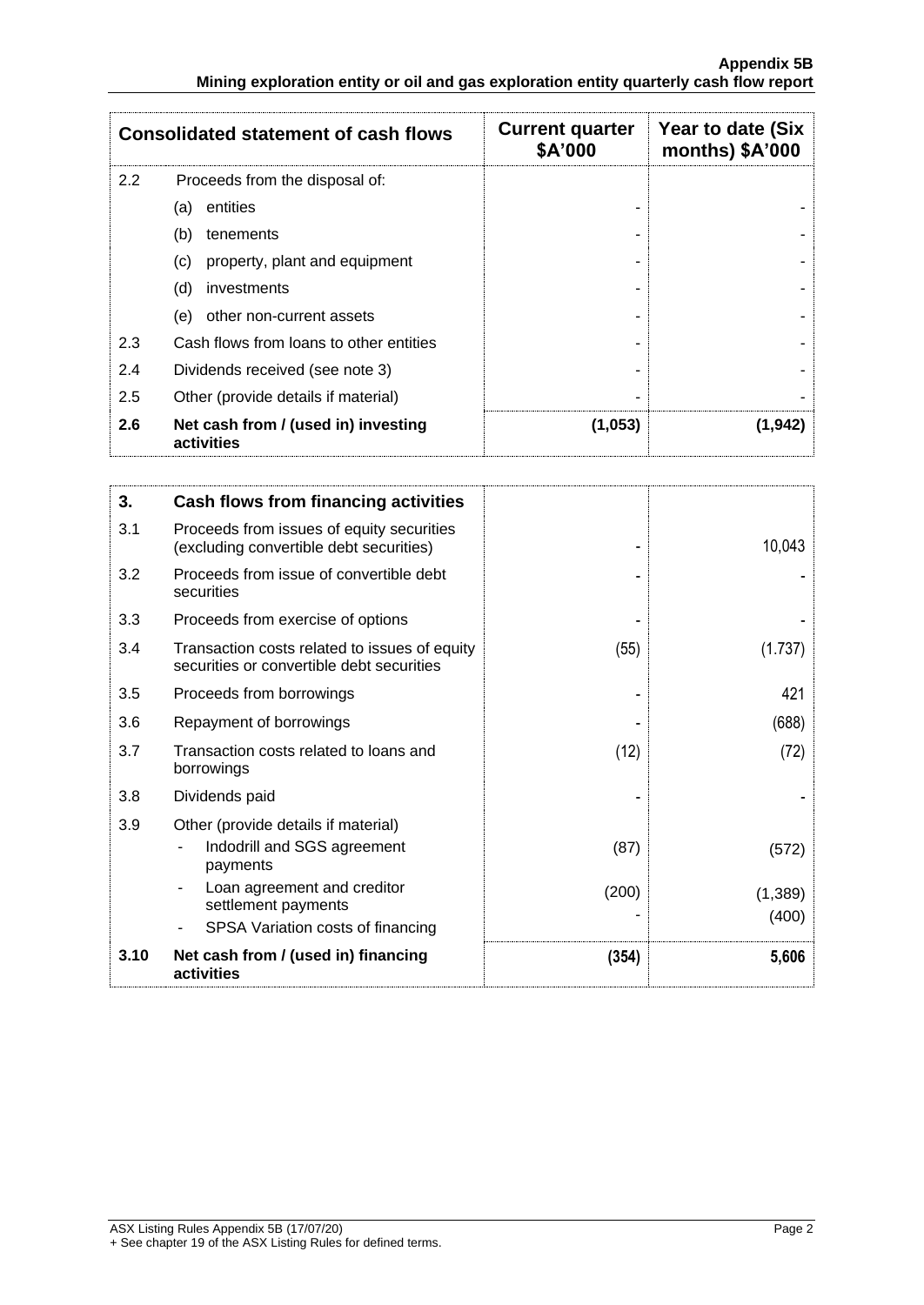| 4.  | Net increase / (decrease) in cash and<br>cash equivalents for the period |         |          |
|-----|--------------------------------------------------------------------------|---------|----------|
| 4.1 | Cash and cash equivalents at beginning of<br>period                      | 4,664   | 16       |
| 4.2 | Net cash from / (used in) operating<br>activities (item 1.9 above)       | (379)   | (780)    |
| 4.3 | Net cash from / (used in) investing activities<br>(item 2.6 above)       | (1,053) | (1, 941) |
| 4.4 | Net cash from / (used in) financing activities<br>item 3.10 above)       | (355)   | 5,604    |
| 4.5 | Effect of movement in exchange rates on<br>cash held                     | (24)    | (45)     |
| 4.6 | Cash and cash equivalents at end of<br>period                            | 2,854   | 2,854    |

| 5.  | Reconciliation of cash and cash<br>equivalents<br>at the end of the quarter (as shown in the<br>consolidated statement of cash flows) to the<br>related items in the accounts | <b>Current quarter</b><br>\$A'000 | <b>Previous quarter</b><br>\$A'000 |
|-----|-------------------------------------------------------------------------------------------------------------------------------------------------------------------------------|-----------------------------------|------------------------------------|
| 5.1 | <b>Bank balances</b>                                                                                                                                                          | 2,854                             | 4,664                              |
| 5.2 | Call deposits                                                                                                                                                                 |                                   |                                    |
| 5.3 | <b>Bank overdrafts</b>                                                                                                                                                        |                                   |                                    |
| 5.4 | Other – 'restricted cash' that became<br>available for use upon admission to ASX                                                                                              |                                   |                                    |
| 5.5 | Cash and cash equivalents at end of<br>quarter (should equal item 4.6 above)                                                                                                  | 2,854                             | 4,664                              |

| 6.  | Payments to related parties of the entity and their<br>associates                          | <b>Current quarter</b><br>\$A'000 |
|-----|--------------------------------------------------------------------------------------------|-----------------------------------|
| 6.1 | Aggregate amount of payments to related parties and their<br>associates included in item 1 |                                   |
| 6.2 | Aggregate amount of payments to related parties and their<br>associates included in item 2 |                                   |

*Note: if any amounts are shown in items 6.1 or 6.2, your quarterly activity report must include a description of, and an explanation for, such payments.*

6.1 – Non-Executive director fees included in staff costs for services provided during the quarter totalled \$59,000.

6.2 – Executive director fees for services provided during the quarter and capitalised to exploration and evaluation costs totalled \$41,000.

As outlined in the Company's Prospectus, certain directors had accrued directors' fees for the financial years up to and including 30 June 2021 and through to 30 September 2021. Amounts totalling \$206,000 were paid during the quarter in part settlement of amounts due and are included in outlays at 3.9. In addition, as outlined in section 9.7 of the Prospectus amounts due on working capital loans to certain directors were repaid during the quarter and included at 3.9.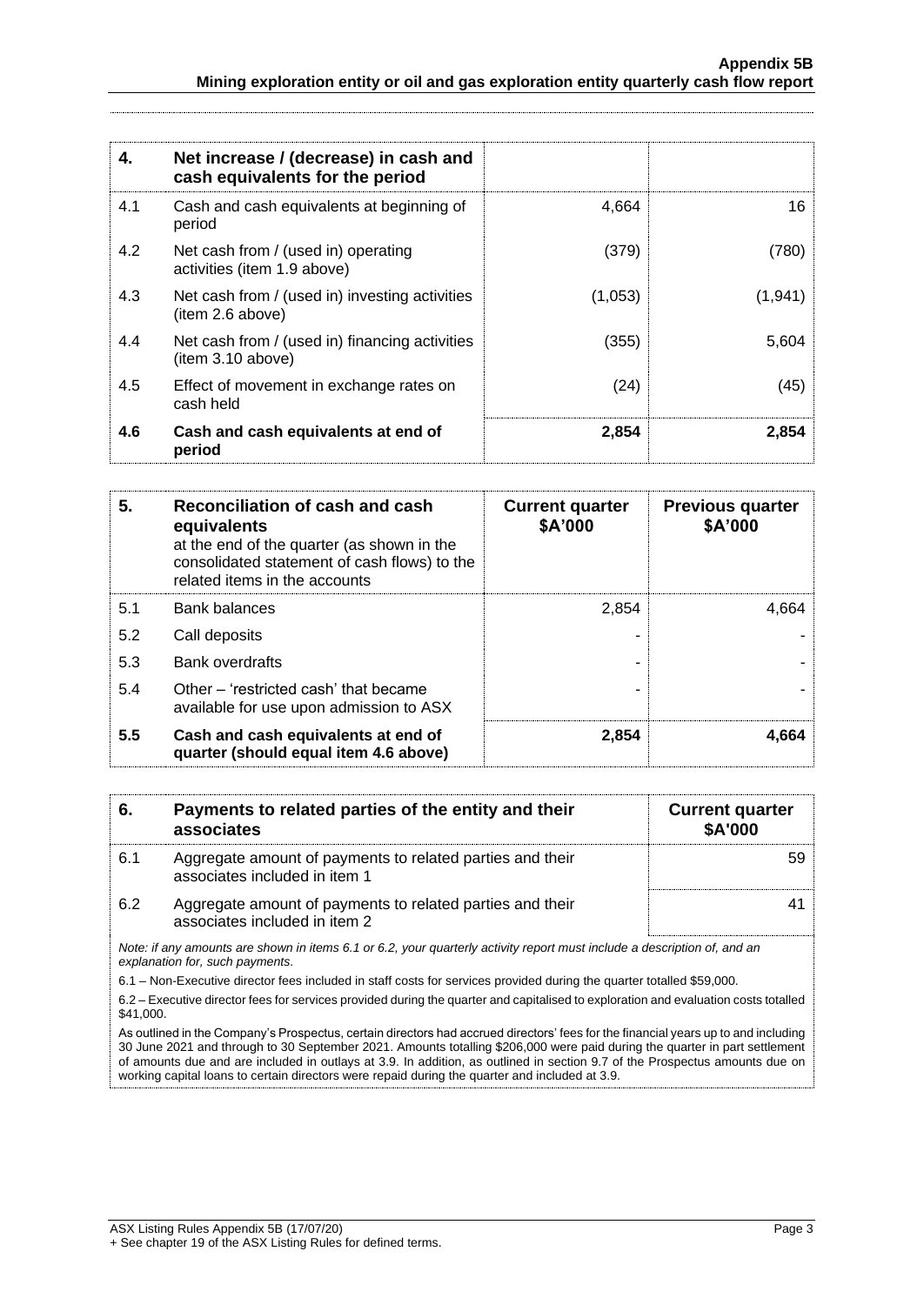| 7.  | <b>Financing facilities</b><br>Note: the term "facility' includes all forms of financing<br>arrangements available to the entity.<br>Add notes as necessary for an understanding of the<br>sources of finance available to the entity.                                                                                                               | <b>Total facility</b><br>amount at quarter<br>end<br>\$A'000 | Amount drawn at<br>quarter end<br>\$A'000 |
|-----|------------------------------------------------------------------------------------------------------------------------------------------------------------------------------------------------------------------------------------------------------------------------------------------------------------------------------------------------------|--------------------------------------------------------------|-------------------------------------------|
| 7.1 | Loan facilities                                                                                                                                                                                                                                                                                                                                      |                                                              |                                           |
| 7.2 | Credit standby arrangements                                                                                                                                                                                                                                                                                                                          | -                                                            |                                           |
| 7.3 | Other (please specify)                                                                                                                                                                                                                                                                                                                               | -                                                            |                                           |
| 7.4 | <b>Total financing facilities</b>                                                                                                                                                                                                                                                                                                                    |                                                              |                                           |
|     |                                                                                                                                                                                                                                                                                                                                                      |                                                              |                                           |
| 7.5 | Unused financing facilities available at quarter end                                                                                                                                                                                                                                                                                                 |                                                              |                                           |
| 7.6 | Include in the box below a description of each facility above, including the lender, interest<br>rate, maturity date and whether it is secured or unsecured. If any additional financing<br>facilities have been entered into or are proposed to be entered into after quarter end,<br>include a note providing details of those facilities as well. |                                                              |                                           |
|     |                                                                                                                                                                                                                                                                                                                                                      |                                                              |                                           |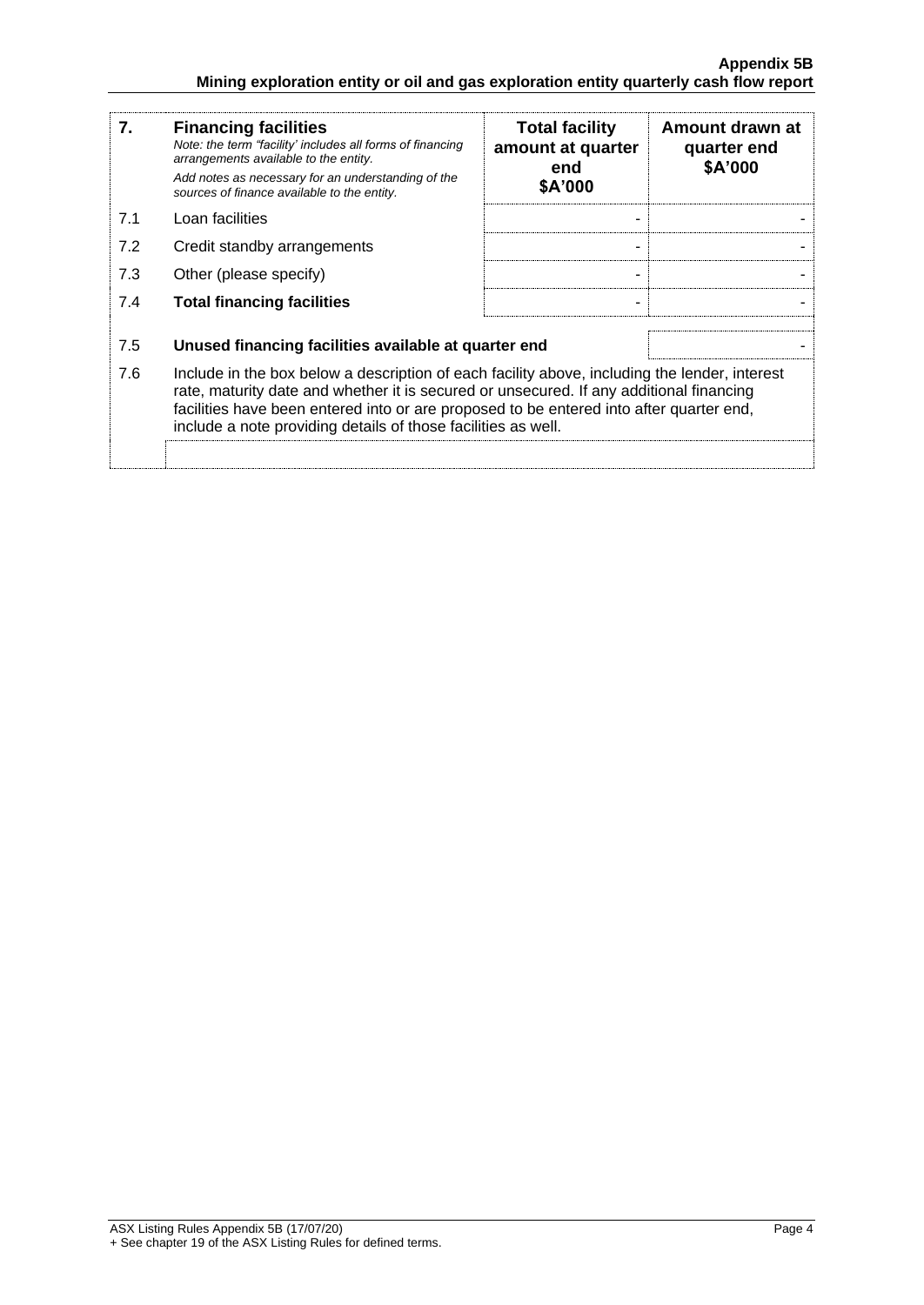| 8.                                                                                                                                                                                                                                                                                                                                                     |                                                                                                                                                                                                                                                                                                                                                                        | Estimated cash available for future operating activities                                                                                                                                                                                                                                                                                                                                          | \$A'000  |                                                                                                                                                                                                                                                        |
|--------------------------------------------------------------------------------------------------------------------------------------------------------------------------------------------------------------------------------------------------------------------------------------------------------------------------------------------------------|------------------------------------------------------------------------------------------------------------------------------------------------------------------------------------------------------------------------------------------------------------------------------------------------------------------------------------------------------------------------|---------------------------------------------------------------------------------------------------------------------------------------------------------------------------------------------------------------------------------------------------------------------------------------------------------------------------------------------------------------------------------------------------|----------|--------------------------------------------------------------------------------------------------------------------------------------------------------------------------------------------------------------------------------------------------------|
| 8.1                                                                                                                                                                                                                                                                                                                                                    |                                                                                                                                                                                                                                                                                                                                                                        | Net cash from / (used in) operating activities (item 1.9)                                                                                                                                                                                                                                                                                                                                         | (379)    |                                                                                                                                                                                                                                                        |
| 8.2                                                                                                                                                                                                                                                                                                                                                    | (Payments for exploration & evaluation classified as investing<br>activities) (item 2.1(d))                                                                                                                                                                                                                                                                            |                                                                                                                                                                                                                                                                                                                                                                                                   | (1,053)  |                                                                                                                                                                                                                                                        |
| 8.3                                                                                                                                                                                                                                                                                                                                                    |                                                                                                                                                                                                                                                                                                                                                                        | Total relevant outgoings (item $8.1 +$ item $8.2$ )                                                                                                                                                                                                                                                                                                                                               | (1, 432) |                                                                                                                                                                                                                                                        |
| 8.4                                                                                                                                                                                                                                                                                                                                                    |                                                                                                                                                                                                                                                                                                                                                                        | Cash and cash equivalents at quarter end (item 4.6)                                                                                                                                                                                                                                                                                                                                               | 2,854    |                                                                                                                                                                                                                                                        |
| 8.5                                                                                                                                                                                                                                                                                                                                                    |                                                                                                                                                                                                                                                                                                                                                                        | Unused finance facilities available at quarter end (item 7.5)                                                                                                                                                                                                                                                                                                                                     |          |                                                                                                                                                                                                                                                        |
| 8.6                                                                                                                                                                                                                                                                                                                                                    |                                                                                                                                                                                                                                                                                                                                                                        | Total available funding (item $8.4 +$ item $8.5$ )                                                                                                                                                                                                                                                                                                                                                | 2,854    |                                                                                                                                                                                                                                                        |
| 8.7                                                                                                                                                                                                                                                                                                                                                    | item 8.3)                                                                                                                                                                                                                                                                                                                                                              | Estimated quarters of funding available (item 8.6 divided by                                                                                                                                                                                                                                                                                                                                      | 2        |                                                                                                                                                                                                                                                        |
|                                                                                                                                                                                                                                                                                                                                                        |                                                                                                                                                                                                                                                                                                                                                                        | Note: if the entity has reported positive relevant outgoings (ie a net cash inflow) in item 8.3, answer item 8.7 as "N/A".<br>Otherwise, a figure for the estimated quarters of funding available must be included in item 8.7.                                                                                                                                                                   |          |                                                                                                                                                                                                                                                        |
| 8.8                                                                                                                                                                                                                                                                                                                                                    |                                                                                                                                                                                                                                                                                                                                                                        | If item 8.7 is less than 2 quarters, please provide answers to the following questions:                                                                                                                                                                                                                                                                                                           |          |                                                                                                                                                                                                                                                        |
| 8.8.1<br>Does the entity expect that it will continue to have the current level of net operating<br>cash flows for the time being and, if not, why not?<br>Answer:<br>The Appendix 5B shows that Besra has adequate funds for the June and September 2022<br>quarters based on the March 2022 spend, a quarter characterised by diamond core drilling, |                                                                                                                                                                                                                                                                                                                                                                        |                                                                                                                                                                                                                                                                                                                                                                                                   |          |                                                                                                                                                                                                                                                        |
|                                                                                                                                                                                                                                                                                                                                                        |                                                                                                                                                                                                                                                                                                                                                                        |                                                                                                                                                                                                                                                                                                                                                                                                   |          | and commission of an EIA for the Jugan Prospect.<br>The next two quarters will be a period of geological interpretation and resource review<br>following the assay results from the Jugan Prospect together with drilling at the Bekajang<br>Prospect. |
|                                                                                                                                                                                                                                                                                                                                                        | 8.8.2                                                                                                                                                                                                                                                                                                                                                                  | Has the entity taken any steps, or does it propose to take any steps, to raise further<br>cash to fund its operations and, if so, what are those steps and how likely does it<br>believe that they will be successful?                                                                                                                                                                            |          |                                                                                                                                                                                                                                                        |
|                                                                                                                                                                                                                                                                                                                                                        | Answer:                                                                                                                                                                                                                                                                                                                                                                |                                                                                                                                                                                                                                                                                                                                                                                                   |          |                                                                                                                                                                                                                                                        |
|                                                                                                                                                                                                                                                                                                                                                        |                                                                                                                                                                                                                                                                                                                                                                        | No, there are no immediate proposals to raise further funds for the Company's operations.                                                                                                                                                                                                                                                                                                         |          |                                                                                                                                                                                                                                                        |
|                                                                                                                                                                                                                                                                                                                                                        | 8.8.3                                                                                                                                                                                                                                                                                                                                                                  | Does the entity expect to be able to continue its operations and to meet its business<br>objectives and, if so, on what basis?                                                                                                                                                                                                                                                                    |          |                                                                                                                                                                                                                                                        |
|                                                                                                                                                                                                                                                                                                                                                        | Answer:                                                                                                                                                                                                                                                                                                                                                                |                                                                                                                                                                                                                                                                                                                                                                                                   |          |                                                                                                                                                                                                                                                        |
|                                                                                                                                                                                                                                                                                                                                                        | Yes, Besra does expect to be able to continue its operations and to meet its business<br>objectives - exploration is not expected to continue at the same rate in the next two quarters<br>while analysis work is conducted and Besra has a very experienced management team that<br>has planned and budgeted for the initial drill program, and ancillary activities. |                                                                                                                                                                                                                                                                                                                                                                                                   |          |                                                                                                                                                                                                                                                        |
|                                                                                                                                                                                                                                                                                                                                                        |                                                                                                                                                                                                                                                                                                                                                                        | $\mu$ , $\mu$ , $\alpha$ , $\alpha$ , $\mu$ , $\alpha$ , $\mu$ , $\alpha$ , $\mu$ , $\alpha$ , $\mu$ , $\alpha$ , $\mu$ , $\alpha$ , $\alpha$ , $\alpha$ , $\alpha$ , $\alpha$ , $\alpha$ , $\alpha$ , $\alpha$ , $\alpha$ , $\alpha$ , $\alpha$ , $\alpha$ , $\alpha$ , $\alpha$ , $\alpha$ , $\alpha$ , $\alpha$ , $\alpha$ , $\alpha$ , $\alpha$ , $\alpha$ , $\alpha$ , $\alpha$ , $\alpha$ , |          |                                                                                                                                                                                                                                                        |

*Note: where item 8.7 is less than 2 quarters, all of questions 8.8.1, 8.8.2 and 8.8.3 above must be answered.*